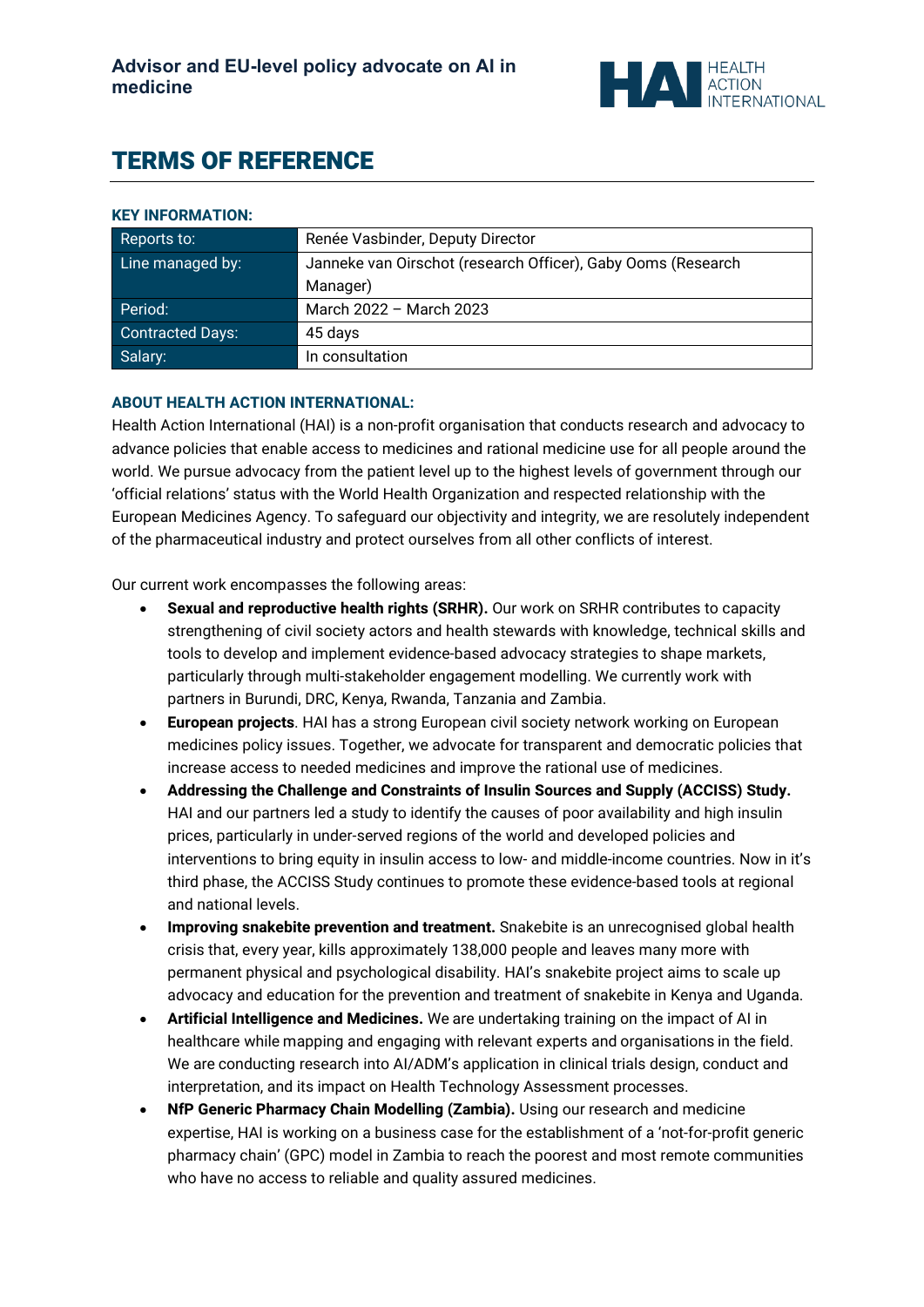## **AI AND MEDICINES**

HAI's goal is to extend our existing medicines policy expertise in the area of AI. We want to recognise, understand, and reflect on the impact of AI in medicines and healthcare through our research, advocacy, and communications activities. To realise this, HAI has been building its capacity on the impact of AI in healthcare in general and pharmaceutical policy specifically. Among other things, we have mapped and engaged with relevant experts and organisations in the field, and we have conducted research to understand AI's application throughout the medicine development cycle, AI regulatory developments, and potential policy gaps and need for guidance by EU institutions and the European Medicines Agency (EMA).

We aim to make use of our institutional presence, including at the European Parliament and EMA, to disseminate our research findings, coordinate advocacy and drive a movement towards greater accountability and safeguard of public interest. The ultimate goal is to become a reliable voice that can inform and shape the public debate around AI and represent public interest by seeking input from a range of stakeholders and concerned parties.

## **THE ROLE**

HAI is seeking a consultant to support its advocacy work at the EU and Dutch national level. The duties of the consultant will include:

- Assist in the refinement of focus areas and development of advocacy targets for the AI and Medicines programme in general.
- Lead in the development and implementation of an EU advocacy strategy for the EU Artificial [Intelligence \(AI\) Regulatory Proposal,](https://digital-strategy.ec.europa.eu/en/policies/european-approach-artificial-intelligence) which includes advocacy with the Commission, Council and relevant Parliamentary committees in coordination with the European Project Team.
- Hold advocacy meetings with above parties in the context of the EU advocacy strategy.
- Lead in the development and implementation of a workplan for 2022-2023 engagements with th[e HMA-EMA Joint Big Data Taskforce](https://www.ema.europa.eu/en/documents/minutes/hma/ema-joint-task-force-big-data-summary-report_en.pdf) based on their [workplan.](https://www.ema.europa.eu/en/documents/work-programme/workplan-2021-2023-hma/ema-joint-big-data-steering-group_en.pdf)
- Hold advocacy meetings with relevant stakeholders at the EMA.
- Support in the drafting of an application to the [European AI Alliance.](https://digital-strategy.ec.europa.eu/en/policies/european-ai-alliance)
- Assist in the organisation of a webinar on the EU AI Act for health related CSOs.
- Support in the organisation of a briefing for Dutch MPs who hold the healthcare/medicines portfolio about AI in medicines development and clinical trials, and recent developments at the EMA and EU related to this.

## **DUTIES WILL INCLUDE**

- Develop policy brief with recommendations for the EMA to improve governance of AI based technologies in medicine development and regulation.
- Contribute to advocacy strategy of the AI programme.
- Develop report of advocacy work, successes and challenges.

## **ORGANISATIONAL POSITION**

- The Consultant will work in close collaboration with the AI and European Project Team.
- The Consultant will report to the Deputy Director.

## **PERSONAL ATTRIBUTES AND OTHER REQUIREMENTS**

- Knowledge/understanding of EU structures and the EU regulatory landscape necessary.
- Knowledge/understanding of tech policy and AI necessary.
- Basic knowledge on the [EU's Digital Strategy](https://ec.europa.eu/info/strategy/priorities-2019-2024/europe-fit-digital-age_en) preferable.